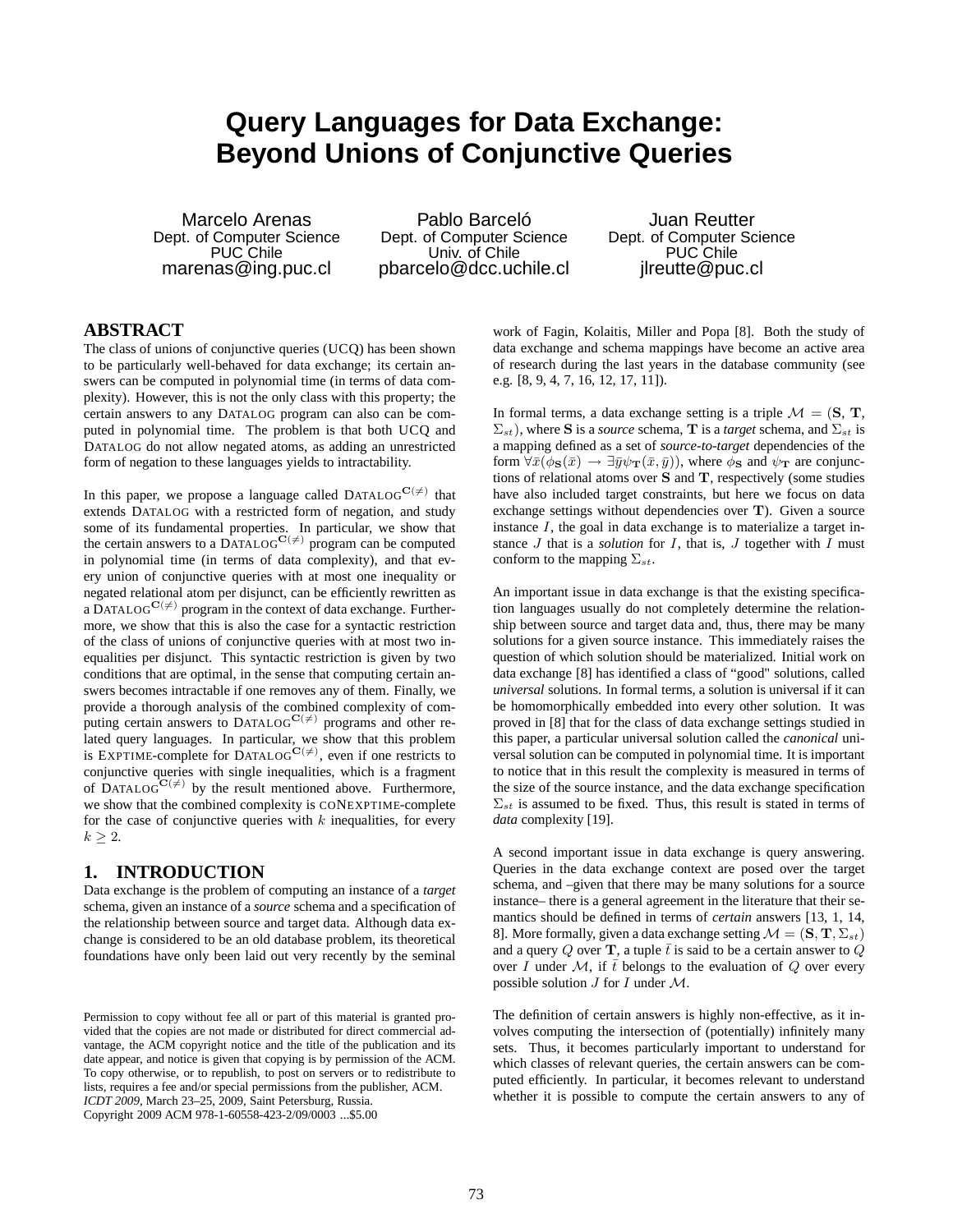these classes by using some materialized solution. Fagin, Kolaitis, Miller, and Popa [8] have shown that this is the case for the class of union of conjunctive queries (UCQ); the certain answers to each union of conjunctive queries  $Q$  over a source instance  $I$  can be computed in polynomial time by directly posing Q over the canonical universal solution for I. Again, it is important to notice that this result is stated in terms of data complexity, that is, the complexity is measured in terms of the size of the source instance, and both the data exchange specification  $\Sigma_{st}$  and the query Q are assumed to be fixed.

The good properties of UCQ for data exchange can be completely explained by the fact that unions of conjunctive queries are preserved under homomorphisms. But this is not the only language that satisfies this condition, as queries definable in DATALOG, the recursive extension of UCQ, are also preserved under homomorphisms. Thus, DATALOG is as good as UCQ for data exchange purposes. In particular, the certain answers to a DATALOG program  $\Pi$  over a source instance  $I$ , can be computed efficiently by first materializing the canonical universal solution  $J$  for  $I$ , and then evaluating  $\Pi$  over  $J$  (since the data complexity of a DATALOG program is polynomial).

Unfortunately, both UCQ and DATALOG keeps us in the realm of the positive, while most database query languages are equipped with negation. Thus, the first goal of this paper is to investigate what forms of negation can be added to DATALOG while keeping all the good properties of DATALOG, and UCQ, for data exchange. It should be noticed that this is not a trivial problem, as there is a trade-off between expressibility and complexity in this context. On the one hand, one would like to have a query language expressive enough to be able to pose interesting queries in the data exchange context. But, on the other hand, it has been shown that adding an unrestricted form of negation to DATALOG (or even to conjunctive queries) yields to intractability of the problem of computing certain answers [1, 8]. In this respect, the following are our main contributions.

- We introduce a query language called  $DATALOG^{\mathbf{C}(\neq)}$  that extends DATALOG with a restricted form of negation, and that has the same good properties for data exchange as DATALOG. In particular, we prove that the certain answers to a DATALOG<sup>C( $\neq$ )</sup> program  $\Pi$  over a source instance I can be computed by evaluating Π over the canonical universal solution for *I*. As a corollary, we obtain that computing certain answers to a DATALOG<sup>C( $\neq$ ) program can be done in polyno-</sup> mial time (in terms of data complexity).
- To show that DATALOG<sup>C( $\neq$ )</sup> can be used to express interesting queries in the data exchange context, we prove that every union of conjunctive queries with at most one inequality or negated relational atom per disjunct, can be efficiently expressed as a DATALOG<sup>C( $\neq$ )</sup> program in the context of data exchange.
- It follows from the previous result that the certain answers to every union of conjunctive queries with at most one inequality or negated relational atom per disjunct, can be computed in polynomial time (in terms of data complexity). Although this corollary is not new (it is a simple extension of a result in [8]), the use of  $DATALOG^{C(\neq)}$  in the context of data exchange opens the possibility of finding new tractable classes of query languages with negation. In fact, we also

use DATALOG<sup>C( $\neq$ )</sup> to find a tractable fragment of the class of conjunctive queries with two inequalities.

It is known that for the class of conjunctive queries with inequalities, the problem of computing certain answers is CONP-complete [1, 8] (in terms of data complexity). In fact, it has been shown that the intractability holds even for the case of two inequalities [18]. However, very little is known about tractable fragments of these classes. In this paper, we provide a syntactic restriction for the class of unions of conjunctive queries with at most two inequalities per disjunct, and prove that every query conforming to it can be expressed as a DATALOG<sup>C( $\neq$ )</sup> program in the context of data exchange. It immediately follows that the data complexity of computing certain answers to a query conforming to this restriction is polynomial.

The syntactic restriction mentioned above is given by two conditions. We conclude this part of the investigation by showing that these conditions are optimal for tractability, in the sense that computing certain answers becomes intractable if one removes any of them. It should be noticed that this gives a new proof of the fact that the problem of computing certain answer to a conjunctive query with two inequalities is CONP-complete.

The study of the complexity of computing certain answers to DATALOG<sup>C( $\neq$ )</sup> programs will not be complete if one does not consider the notion of *combined* complexity. Although the notion of data complexity has shown to be very useful in understanding the complexity of evaluating a query language, one should also study the complexity of this problem when none of its parameters is considered to be fixed. This corresponds to the notion of combined complexity introduced in [19], and it means the following in the context of data exchange. Given a data exchange setting M, a query  $Q$  over the target and a source instance  $I$ , one considers  $I$  as well as  $Q$  and  $M$  as part of the input when computing the certain answers to  $Q$  over  $I$  under  $M$ . In this paper, we study this problem and establish the following results.

- We show that the combined complexity of the problem of computing certain answers to  $\text{DATALOG}^{\mathbf{C}(\neq)}$  programs is EXPTIME-complete, even if one restricts to the class of conjunctive queries with single inequalities (which is a fragment of DATALOG<sup>C( $\neq$ )</sup> by the result mentioned above). This refines a result in [12] that shows that the combined complexity of the problem of computing certain answers to *unions* of conjunctive queries with at most one inequality per disjunct is EXPTIME-complete.
- We also consider the class of conjunctive queries with an arbitrary number of inequalities per disjunct. More specifically, we show that the combined complexity of the problem of computing certain answers is CONEXPTIME-complete for the case of conjunctive queries with  $k$  inequalities, for every  $k \geq 2$ .
- One of the reasons for the high combined complexity of the previous problems is the fact that if data exchange settings are not considered to be fixed, then one has to deal with canonical universal solutions of exponential size. A natural way to reduce the size of these solutions is to focus on the class of LAV data exchange settings [14], which are frequently used in practice.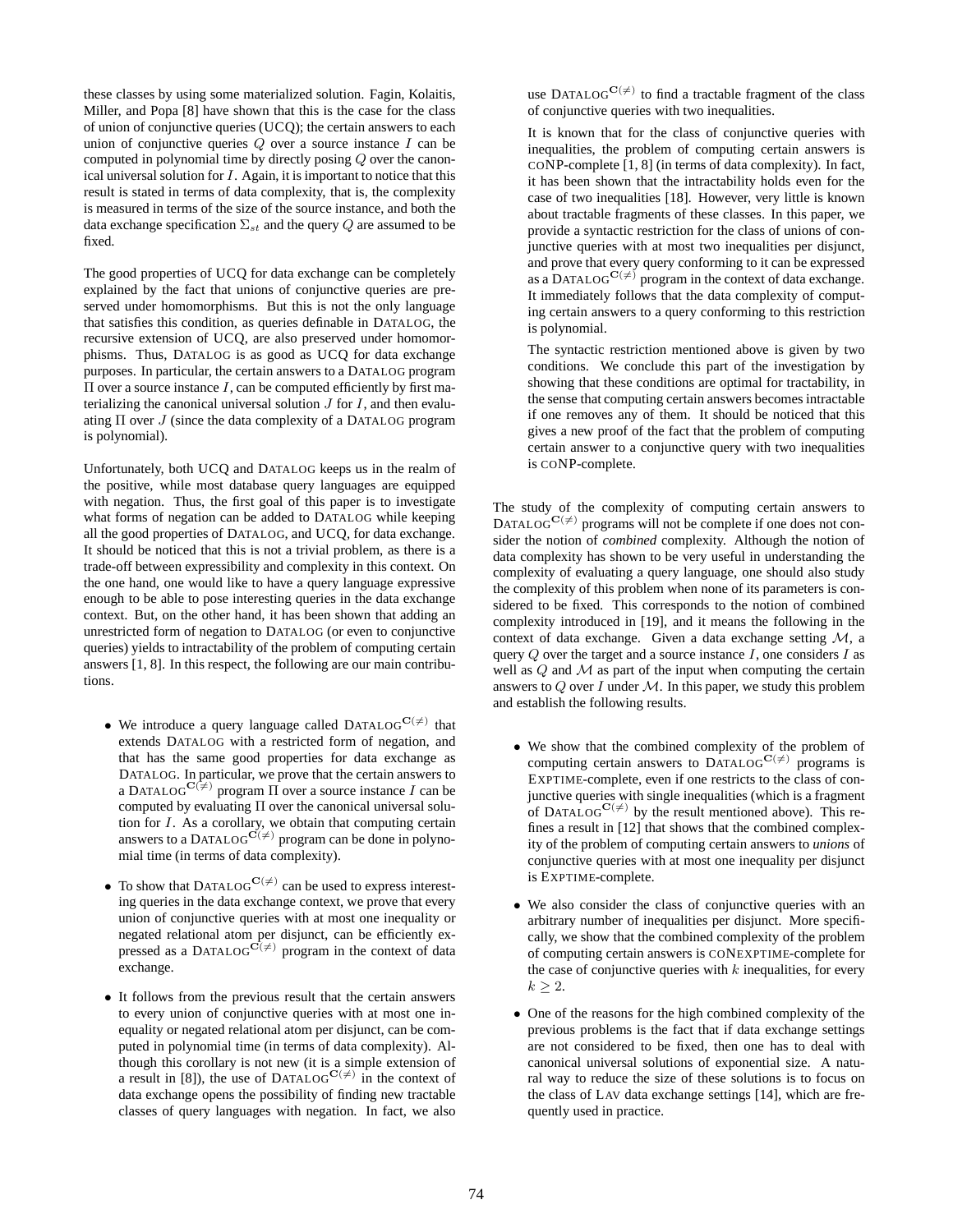For the case of DATALOG<sup>C( $\neq$ )</sup> programs, the combined complexity is inherently exponential, and thus focusing on LAV settings does not reduce the complexity of computing certain answers. However, we show in the paper that if one focus on LAV settings, then the combined complexity is considerably lower for the class of conjunctive queries with inequalities. More specifically, we show that the combined complexity goes down to NP-complete for the case of conjunctive queries with single inequalities, and to  $\Pi_2^p$ -complete for the case of conjunctive queries with  $k$  inequalities, for every  $k \geq 2$ .

**Organization of the paper.** In Section 2, we introduce the terminology used in the paper. In Section 3, we define the syntax and semantics of DATALOG<sup>C( $\neq$ )</sup> programs. In Section 4, we study some of the fundamental properties of DATALOG<sup>C( $\neq$ )</sup> programs concerning complexity and expressiveness. In Section 5, we study a syntactic restriction that leads to tractability of the problem of computing certain answers for unions of conjunctive queries with two inequalities. In Section 6, we provide a thorough analysis of the combined complexity of computing certain answers to DATALOG<sup>C( $\neq$ )</sup> programs and other related query languages. Concluding remarks are in Section 7.

#### **2. BACKGROUND**

A *schema* **R** is a finite set  $\{R_1, \ldots, R_k\}$  of relation symbols, with each  $R_i$  having a fixed arity  $n_i > 0$ . Let **D** be a countably infinite domain. An *instance*  $I$  of  $R$  assigns to each relation symbol  $R_i$ of **R** a finite  $n_i$ -ary relation  $R_i^I \subseteq \mathbf{D}^{n_i}$ . The *domain* dom(*I*) of instance  $I$  is the set of all elements that occur in any of the relations  $R_i^I$ . We often define instances by simply listing the tuples attached to the corresponding relation symbols.

We assume familiarity with first-order logic (FO) and DATALOG. In this paper, CQ is the class of conjunctive queries and UCQ is the class of unions of conjunctive queries. If we extend these classes by allowing inequalities or negation (of relational atoms), then we use superscripts  $\neq$  and  $\neg$ , respectively. Thus, for example,  $CO^{\neq}$  is the class of conjunctive queries with inequalities, and  $\overline{UCQ}^-$  is the class of unions of conjunctive queries with negation. As usual in the database literature, we assume that every query Q in UCQ<sup> $\neq$ , $\neg$ </sup> is *safe*: (1) if  $Q_1$  and  $Q_2$  are disjuncts of  $Q$ , then  $Q_1$  and  $Q_2$  have the same free variables, (2) if  $Q_1$  is a disjunct of  $Q$  and  $x \neq y$  is a conjunct of  $Q_1$ , then x and y appear in some non-negated relational atoms of  $Q_1$ , (3) if  $Q_1$  is a disjunct of  $Q$  and  $\neg R(\bar{x})$  is a conjunct of  $Q_1$ , then every variable in  $\bar{x}$  appears in a non-negated relational atom of  $Q_1$ .

#### **2.1 Data exchange settings and solutions**

As is customary in the data exchange literature, we consider instances with two types of values: constants and nulls [8, 9]. More precisely, let C and N be infinite and disjoint sets of constants and nulls, respectively, and assume that  $D = C \cup N$ . If we refer to a schema S as a *source* schema, then we will assume that for every instance I of S, it holds that dom(I)  $\subseteq$  C. On the other hand, if we refer to a schema T as a *target* schema, then for every instance J of **T**, it holds that dom $(J) \subseteq \mathbb{C} \cup \mathbb{N}$ . Slightly abusing notation, we also use C to denote a built-in unary predicate such that  $C(a)$ holds if and only if a is a constant, that is  $a \in \mathbb{C}$ .

A *data exchange setting* is a tuple  $\mathcal{M} = (\mathbf{S}, \mathbf{T}, \Sigma_{st})$ , where **S** is a source schema, T is a target schema, S and T do not have predicate symbols in common and  $\Sigma_{st}$  is a set of FO-dependencies over  $S \cup T$  (in [8] and [9] a more general class of data exchange settings is presented, that also includes *target* dependencies). As usual in the data exchange literature (e.g., [8, 9]), we restrict the study to data exchange settings in which  $\Sigma_{st}$  consists of a set of *source-to-target tuple-generating* dependencies. A source-to-target tuple-generating dependency (st-tgd) is an FO-sentence of the form  $\forall \bar{x}$  ( $\phi(\bar{x}) \rightarrow \exists \bar{y}$   $\psi(\bar{x}, \bar{y})$ ), where  $\phi(\bar{x})$  is a conjunction of relational atoms over S and  $\psi(\bar{x}, \bar{y})$  is a conjunction of relational atoms over **T.** A *source* (resp. *target*) instance K for M is an instance of S (resp. T). We usually denote source instances by  $I, I', I_1, \ldots$ , and target instances by  $J, J', J_1, \ldots$ .

The class of data exchange settings considered in this paper is usually called GLAV (global-&-local-as-view) in the database literature [14]. One of the restricted forms of this class that has been extensively studied for data integration and exchange is the class of LAV settings. Formally, a LAV setting (local-as-view) [14] is a data exchange setting  $\mathcal{M} = (\mathbf{S}, \mathbf{T}, \Sigma_{st})$ , in which every st-tgd in  $\Sigma_{st}$  is of the form  $\forall \bar{x}$   $(S(\bar{x}) \rightarrow \psi(\bar{x}))$ , for some  $S \in \mathbf{S}$ .

An instance J of T is said to be a *solution* for an instance I under  $\mathcal{M} = (\mathbf{S}, \mathbf{T}, \Sigma_{st})$ , if the instance  $K = (I, J)$  of  $\mathbf{S} \cup \mathbf{T}$  satisfies  $\Sigma_{st}$ , where  $S^K = S^I$  for every  $S \in \mathbf{S}$  and  $T^K = T^J$  for every  $T \in$  **T**. If M is clear from the context, we shall say that J is a solution for I.

EXAMPLE 2.1. Let  $\mathcal{M} = (\mathbf{S}, \mathbf{T}, \Sigma_{st})$  be a data exchange setting. Assume that S consists of one binary relation symbol  $P$ , and  $T$ consists of two binary relation symbols  $Q$  and  $R$ . Further, assume that  $\Sigma_{st}$  consists of st-tgds  $P(x,y) \rightarrow Q(x,y)$  and  $P(x,y) \rightarrow$  $\exists z R(x, z)$ . Then M is also a LAV setting.

Let  $I = {P(a, b), P(a, c)}$  be a source instance. Then  $J_1 = \{Q(a, b), Q(a, c), R(a, b)\}\$ and  $J_2 = \{Q(a, b), Q(a, c),$  $R(a,n)$ , where  $n \in \mathbb{N}$ , are solutions for *I*. In fact, *I* has infinitely many solutions.  $\Box$ 

### **2.2 Universal solutions and canonical universal solution**

It has been argued in [8] that the preferred solutions in data exchange are the *universal* solutions. In order to define this notion, we first have to revise the concept of *homomorphism* in data exchange. Let  $K_1$  and  $K_2$  be instances of the same schema **R**. A *homomorphism* h from  $K_1$  to  $K_2$  is a function  $h : dom(K_1) \to dom(K_2)$ such that: (1)  $h(c) = c$  for every  $c \in \mathbf{C} \cap \text{dom}(K_1)$ , and (2) for every  $R \in \mathbf{R}$  and every tuple  $\bar{a} = (a_1, \dots, a_k) \in R^{K_1}$ , it holds that  $h(\bar{a}) = (h(a_1), \ldots, h(a_k)) \in R^{K_2}$ . Notice that this definition of homomorphism slightly differs from the usual one, as the additional constraint that homomorphisms are the identity on the constants is imposed.

Let  $M$  be a data exchange setting,  $I$  a source instance and  $J$  a solution for I under M. Then J is a *universal solution* for I under  $M$ , if for every solution  $J'$  for I under  $M$ , there exists a homomorphism from  $J$  to  $J'$ .

EXAMPLE 2.2 (EXAMPLE 2.1 CONTINUED). Solution  $J_2$  is a universal solution for  $I$ , while  $J_1$  is not since there is no homomorphism from  $J_1$  to  $J_2$ .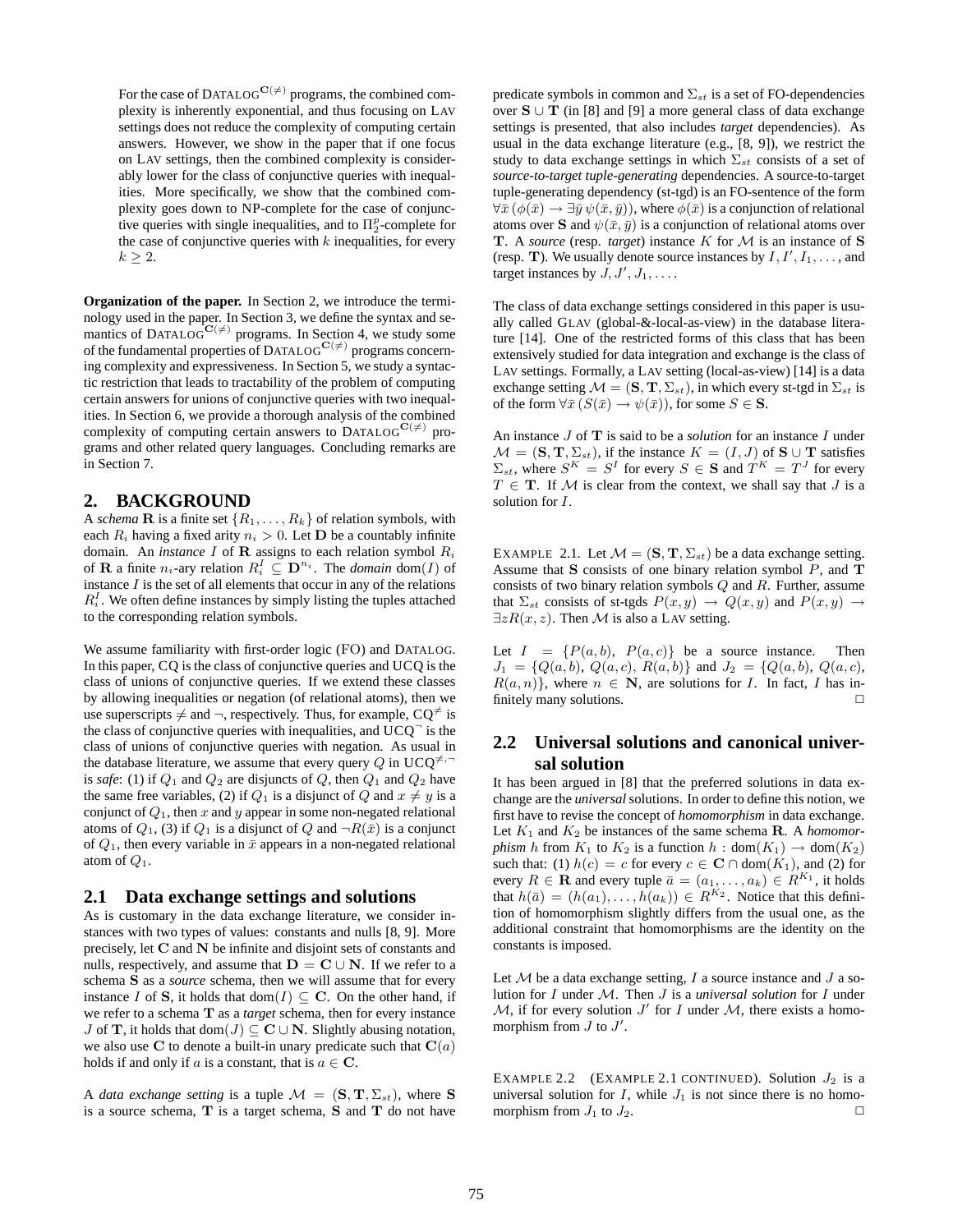It follows from [8] that for the class of data exchange settings studied in this paper, every source instance has universal solutions. In particular, one of these solutions - called the *canonical universal solution* - can be constructed in polynomial time from the given source instance (assuming the setting to be fixed), using the *chase* procedure [5]. We shall define canonical universal solutions directly as in [4, 16].

In the following, we show how to compute the canonical universal solution of a source instance  $I$  in a data exchange setting  $(S, T, \Sigma_{st})$ . For each st-tgd in  $\Sigma_{st}$  of the form:

$$
\phi(\bar{x},\bar{y}) \rightarrow \exists \bar{w} (T_1(\bar{x}_1,\bar{w}_1) \wedge \cdots \wedge T_k(\bar{x}_k,\bar{w}_k)),
$$

where  $\bar{x} = \bar{x}_1 \cup \cdots \cup \bar{x}_k$  and  $\bar{w} = \bar{w}_1 \cup \cdots \cup \bar{w}_k$ , and for each tuple  $\bar{a}$  from dom $(I)$  of length  $|\bar{x}|$ , find all tuples  $\bar{b}_1, \ldots, \bar{b}_m$  such that  $I \models \phi(\bar{a}, \bar{b}_i), i \in [1, m]$ . Then choose m tuples  $\bar{n}_1, \ldots, \bar{n}_m$ of length  $|\bar{w}|$  of fresh distinct null values over N. Relation  $T_i$  $(i \in [1, k])$  in the canonical universal solution for I contains tuples  $(\pi_{\bar{x}_i}(\bar{a}), \pi_{\bar{w}_i}(\bar{n}_j))$ , for each  $j \in [1, m]$ , where  $\pi_{\bar{x}_i}(\bar{a})$  refers to the components of  $\bar{a}$  that occur in the positions of  $\bar{x}_i$ . Furthermore, relation  $T_i$  in the canonical universal solution for  $I$  only contains tuples that are obtained by applying this algorithm.

This definition differs from the one given in [8], where a canonical universal solution is obtained by using the classical chase procedure. Since the result of the chase used in [8] is not necessarily unique (it depends on the order in which the chase steps are applied), there may be multiple non-isomorphic canonical universal solutions. Clearly, under our definition, the canonical universal solution is unique up to isomorphism and can be computed in polynomial time from  $I$ . For a fixed data exchange setting  $M = (S, T, \Sigma_{st})$ , we denote by CAN the transformation from source instances to target instances, such that  $\text{Can}(I)$  is the canonical universal solution for  $I$  under  $M$ .

#### **2.3 Certain answers**

Queries in a data exchange setting  $\mathcal{M} = (\mathbf{S}, \mathbf{T}, \Sigma_{st})$  are posed over the target schema T. Given that there may be (even infinitely) many solutions for a given source instance I with respect to  $M$ , the standard approach in the data exchange literature is to define the semantics of the query based on the notion of certain answers [13, 1, 14, 8].

Let I be a source instance. For a query Q of arity  $n \geq 0$ , in any of our logical formalisms, we denote by  $\operatorname{certain}_{\mathcal{M}}(Q, I)$  the set of *certain answers* of Q over I under M, that is, the set of n-tuples  $\bar{t}$  such that  $\bar{t} \in Q(J)$ , for every J that is a solution for I under M. If  $n = 0$ , then we say that Q is *Boolean*, and certain  $\mathcal{M}(Q, I) =$  true iff Q holds for every J that is a solution for I under M. We write certain  $\mathcal{M}(Q, I) = \texttt{false}$  if it is not the case that certain  $\mathcal{M}(Q, I) = \text{true}.$ 

Let  $\mathcal{M} = (\mathbf{S}, \mathbf{T}, \Sigma_{st})$  be a data exchange setting and Q a query over T. The main problem studied in this paper is:

| PROBLEM      | : CERTAIN-ANSWERS( $M, Q$ ).                                     |
|--------------|------------------------------------------------------------------|
| <b>INPUT</b> | : A source instance I and a tuple $\bar{t}$ of con-              |
|              | stants from $I$ .                                                |
|              | QUESTION : Is $\bar{t} \in \text{certain}_{\mathcal{M}}(Q, I)$ ? |
|              |                                                                  |

Since in the above definition both the setting and the query are fixed, it corresponds (in terms of Vardi's taxonomy [19]) to the *data* complexity of the problem of computing certain answers. Later, in Section 6, we also study the *combined* complexity of this problem.

### **3. EXTENDING QUERY LANGUAGES FOR DATA EXCHANGE:** DATALOG<sup>C( $\neq$ )</sup> **PROGRAMS**

The class of unions of conjunctive queries is particularly wellbehaved for data exchange; the certain answers of each union of conjunctive queries Q can be computed by directly posing Q over an arbitrary universal solution [8]. More formally, given a data exchange setting  $M$ , a source instance  $I$ , a universal solution  $J$  for I under M, and a tuple  $\bar{t}$  of constants,  $\bar{t} \in \text{certain}_{\mathcal{M}}(Q, I)$  if and only if  $\overline{t} \in Q(J)$ . This implies that for each data exchange setting  $M$ , the problem CERTAIN-ANSWERS( $M$ , Q) can be solved in polynomial time if Q is a union of conjunctive queries (because the canonical universal solution for  $I$  can be computed in polynomial time and Q has polynomial time data complexity).

The fact that the certain answers of a union of conjunctive queries Q can be computed by posing Q over a universal solution, can be fully explained by the fact that Q is *preserved* under homomorphisms, that is, for every pair of instances  $J, J'$ , homomorphism h from J to J', and tuple  $\bar{a}$  of elements in J, if  $\bar{a} \in Q(J)$ , then  $h(\bar{a}) \in Q(J')$ . But UCQ is not the only class of queries that is preserved under homomorphisms; also DATALOG, the *recursive* extension of the class UCQ, has this property. Since DATALOG has polynomial time data complexity, we have that the certain answers of each DATALOG query Q can be obtained efficiently by first computing a universal solution  $J$ , and then evaluating  $Q$  over J. Thus, DATALOG preserves all the good properties of UCQ for data exchange.

Unfortunately, both UCQ and DATALOG keep us in the realm of the positive (i.e. negated atoms are not allowed in queries), while most database query languages are equipped with negation. It seems then natural to extend UCQ (or DATALOG) in the context of data exchange with some form of negation. Indeed, query languages with different forms of negation have been considered in the data exchange context [3, 6], as they can be used to express interesting queries. Next, we show an example of this fact.

EXAMPLE 3.1. Consider a data exchange setting with  $S =$  ${E(\cdot,\cdot), A(\cdot), B(\cdot)}$ ,  $\mathbf{T} = {G(\cdot,\cdot), P(\cdot), R(\cdot)}$  and  $\Sigma_{st} =$  ${E(x,y) \rightarrow G(x,y), A(x) \rightarrow P(x), B(x) \rightarrow R(x)}.$  Notice that if  $I$  is a source instance, then the canonical universal solution CAN(I) for I is such that  $E^I = G^{CAN(I)}$ ,  $A^I = P^{CAN(I)}$  and  $B^I = R^{\text{Can}(I)}.$ 

Let  $Q(x)$  be the following UCQ<sup>-</sup> query over **T**:  $\exists x \exists y (P(x) \land \exists x \exists y (P(x))$  $R(y) \wedge G(x,y) \vee \exists x \exists y \exists z (G(x,z) \wedge G(z,y) \wedge \neg G(x,y)).$ It is not hard to prove that for every source instance  $I$ , certain $\mathcal{M}(Q, I)$  = true iff there exist elements  $a, b \in$ dom $(CAN(I))$  such that a belongs to  $P^{CAN(I)}$ , b belongs to  $R^{CAN(I)}$ and  $(a, b)$  belongs to the transitive closure of the relation  $G^{\text{Can}(I)}$ . That is, certain  $\mathcal{M}(Q, I) =$  true iff there exist elements  $a, b \in$ dom(*I*) such that a belongs to  $A<sup>I</sup>$ , b belongs to  $B<sup>I</sup>$  and  $(a, b)$  belongs to the transitive closure of the relation  $E<sup>I</sup>$ .  $\Box$ 

It is well-known (see e.g. [15]) that there is no union of conjunctive queries (indeed, not even an FO-query) that defines the transitive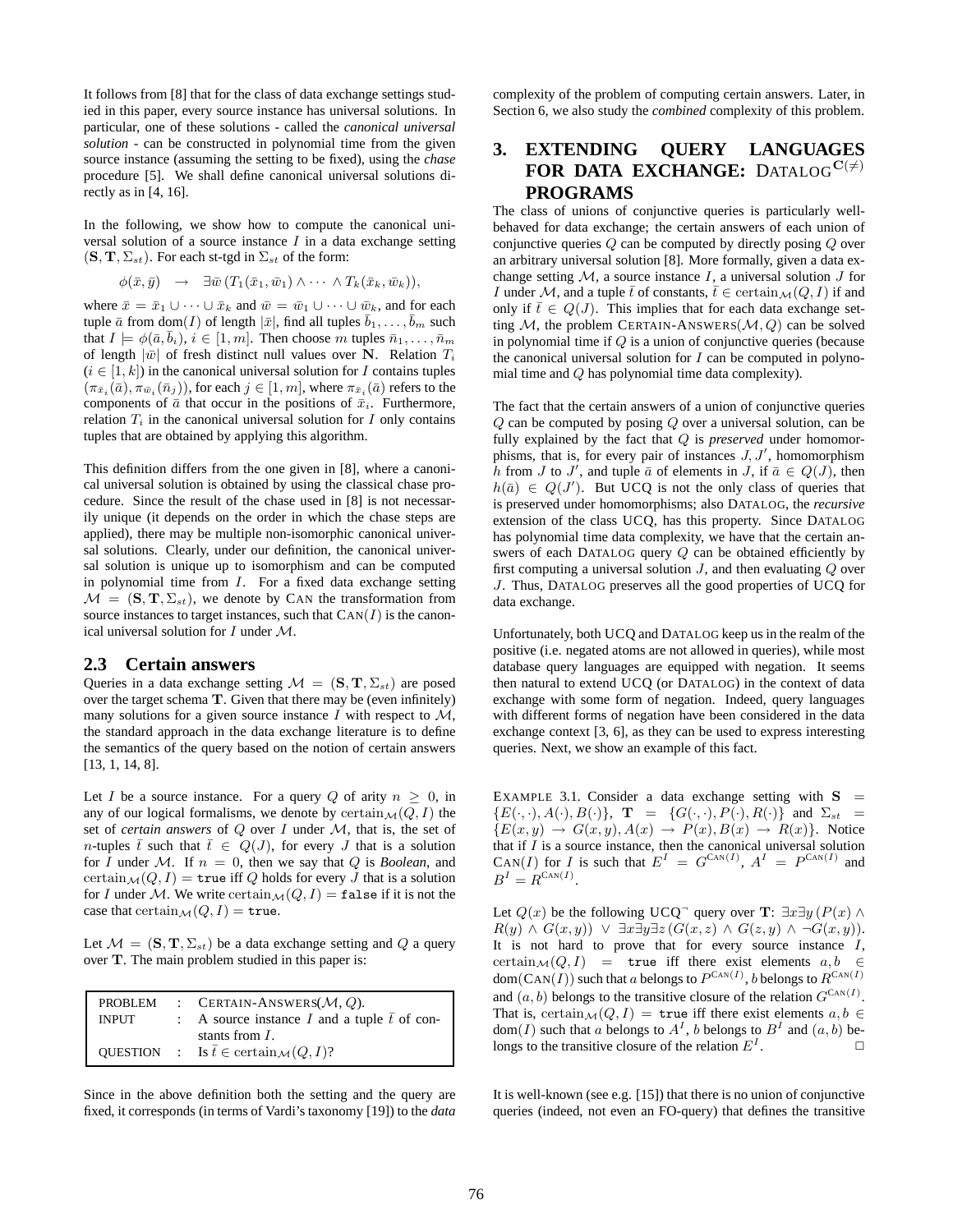closure of a graph. Thus, if  $Q$  and  $M$  are as in the previous example, then there is no union of conjunctive queries  $Q'$  such that  $Q'(\text{CAN}(I)) = \text{certain}_{\mathcal{M}}(Q', I) = \text{certain}_{\mathcal{M}}(Q, I)$ , for every source instance I. It immediately follows that negated relational atoms add expressive power to the class UCQ in the context of data exchange (see also [4]). And not only that, it follows from [8] that inequalities also add expressive power to UCQ in the context of data exchange.

In this section, we propose a language that can be used to pose queries with negation, and that has all the good properties of UCQ for data exchange.

## **3.1** DATALOG $C(\neq)$  programs

Unfortunately, adding an unrestricted form of negation to DATALOG (or even to CQ) not only destroys preservation under homomorphisms, but also easily yields to intractability of the problem of computing certain answers [1, 8]. More precisely, there is a setting M and a query Q in UCQ<sup> $\neq$ </sup> such that the problem CERTAIN-ANSWERS $(M, Q)$  cannot be solved in polynomial time (unless  $PTIME = NP$ ). In particular, the set of certain answers of  $Q$  cannot be computed by evaluating  $Q$  over a polynomial-time computable universal solution. Next we show that there is a natural way of adding negation to DATALOG while keeping all of the good properties of this language for data exchange. In Section 4, we show that such a restricted form of negation can be used to express many relevant queries (some including negation) for data exchange.

DEFINITION 3.2 (DATALOG<sup>C( $\neq$ )</sup> PROGRAMS). *A* constantinequality Datalog rule *is a rule of the form:*

$$
S(\bar{x}) \leftarrow S_1(\bar{x}_1), \dots, S_\ell(\bar{x}_\ell), \mathbf{C}(y_1), \dots, \\ \mathbf{C}(y_m), u_1 \neq v_1, \dots, u_n \neq v_n, \quad (1)
$$

*where*

- (a)  $S, S_1, \ldots, S_\ell$  are (non necessarily distinct) predicate sym*bols,*
- *(b) every variable in*  $\bar{x}$  *is mentioned in some tuple*  $\bar{x}_i$  ( $i \in [1, \ell]$ ),
- *(c) every variable*  $y_j$   $(j \in [1, m])$  *is mentioned in some tuple*  $\bar{x}_i$  $(i \in [1, \ell])$ *, and*
- *(d) every variable*  $u_j$   $(j \in [1, n])$ *, and every variable*  $v_j$ *, is equal to some variable*  $y_i$  ( $i \in [1, m]$ ).

*Moreover, a* constant-inequality Datalog program (DATALOG<sup>C( $\neq$ )</sup> *program*) Π *is a finite set of constant-inequality Datalog rules.*

For example, the following is a constant-inequality Datalog program:

$$
R(x,y) \leftarrow T(x,z), S(z,y), \mathbf{C}(x), \mathbf{C}(z), x \neq z
$$
  
\n
$$
S(x) \leftarrow U(x, u, v, w), \mathbf{C}(x), \mathbf{C}(u),
$$
  
\n
$$
\mathbf{C}(v), \mathbf{C}(w), u \neq v, u \neq w
$$

For a rule of the form (1), we say that  $S(\bar{x})$  is its head. The set of predicates of a DATALOG<sup>C( $\neq$ )</sup> program  $\Pi$ , denoted by  $Pred(\Pi)$ , is the set of predicate symbols mentioned in Π, while the set of intensional predicates of  $\Pi$ , denoted by  $IPred(\Pi)$ , is the set of predicates symbols  $R \in Pred(\Pi)$  such that  $R(\bar{x})$  appears as the head of some rule of Π.

Assume that  $\Pi$  is a DATALOG<sup>C( $\neq$ )</sup> program and I is a database instance of the relational schema  $Pred(\Pi)$ . Then  $T(I)$  is an instance of  $Pred(\Pi)$  such that for every  $R \in Pred(\Pi)$  and every tuple  $\overline{t}$ , it holds that  $\bar{t} \in R^{\mathcal{T}(I)}$  if and only if there exists a rule  $R(\bar{x}) \leftarrow$  $R_1(\bar{x}_1), \ldots, R_\ell(\bar{x}_\ell), \mathbf{C}(y_1), \ldots, \mathbf{C}(y_m), u_1 \neq v_1, \ldots, u_n \neq v_n$ in Π and a variable assignment  $\sigma$  such that (a)  $\sigma(\bar{x}) = \bar{t}$ , (b)  $\sigma(\bar{x}_i) \in R_i^I$ , for every  $i \in [1, \ell],$  (c)  $\sigma(y_i)$  is a constant, for every  $i \in [1, m]$ , and (d)  $\sigma(u_i) \neq \sigma(v_i)$ , for every  $i \in [1, n]$ . Operator  $T$  is used to define the semantics of constant-inequality Datalog programs. More precisely, define  $\mathcal{T}_{\Pi}^{0}(I)$  to be I and  $\mathcal{T}_{\Pi}^{n+1}(I)$  to be  $\mathcal{T}(\mathcal{T}_{\Pi}^n(I)) \cup \mathcal{T}_{\Pi}^n(I)$ , for every  $n \geq 0$ . Then the evaluation of  $\Pi$ over *I* is defined as  $T_{\Pi}^{\infty}(I) = \bigcup_{n \geq 0} T_{\Pi}^{n}(I)$ .

A constant-inequality Datalog program Π is said to be defined over a relational schema R if  $\mathbf{R} = Pred(\Pi) \setminus IPred(\Pi)$  and ANSWER  $\in$  IPred(Π). Given an instance I of **R** and a tuple  $\bar{t}$  in  $dom(I)^n$ , where *n* is the arity of ANSWER, we say that  $\bar{t} \in \Pi(I)$ if  $\overline{t} \in \text{ANSWER}^{T_{\text{II}}^{\infty}(I_0)}$ , where  $I_0$  is an extension of I defined as:  $R^{I_0} = R^I$  for  $R \in \mathbf{R}$  and  $R^{I_0} = \emptyset$  for  $R \in IPred(\Pi)$ .

As we mentioned before, the homomorphisms in data exchange are not arbitrary; they are the identity on the constants. Thus, given that inequalities are witnessed by constants in DATALOG<sup>C( $\neq$ )</sup> programs, we have that these programs are preserved under homomorphisms. From this we conclude that the certain answers to a  $\text{DATALOG}^{\{C(\neq\)}}$  program  $\Pi$  can be computed by directly evaluating Π over a universal solution.

PROPOSITION 3.3. Let  $\mathcal{M} = (\mathbf{S}, \mathbf{T}, \Sigma_{st})$  *be a data exchange setting,* I *a source instance,* J *a universal solution for* I *under* M*,*  $\overline{d}$  **and**  $\Pi$  **a** DATALOG<sup>C( $\neq$ ) *program over* **T***. Then for every tuple*  $\overline{t}$  *of*</sup> *constants,*  $\bar{t} \in \text{certain}_{\mathcal{M}}(\Pi, I)$  *iff*  $\bar{t} \in \Pi(J)$ *.* 

This proposition will be used in Section 4 to show that DATALOG $C^{(t)}$  programs preserve the good properties of conjunctive queries for data exchange.

### **4. ON THE COMPLEXITY AND EX-PRESSIVENESS OF DATALOG**<sup>C( $\neq$ )</sub> **PRO-**</sup> **GRAMS**

We start this section by studying the expressive power of DATALOG $C^{(t)}$  programs. In particular, we show that these programs are expressive enough to capture the class of unions of conjunctive queries with at most one negated atom per disjunct. This class has proved to be relevant for data exchange, as its restriction with inequalities not only can express relevant queries but also is one of the few known extensions of the class UCQ for which the problem of computing certain answers is tractable [8].

THEOREM 4.1. *Let* Q *be a* UCQ *query over a schema* T*, with at most one inequality or negated relational atom per disjunct. Then*<br>*there exists a* DATALOG<sup>C(≠)</sup> *program* Π<sub>Q</sub> *over* **T** such that for *every data exchange setting*  $\mathcal{M} = (\mathbf{S}, \mathbf{T}, \Sigma_{st})$  *and instance* I *of* **S**, certain $\mathcal{M}(Q, I) = \text{certain}_{\mathcal{M}}(\Pi_Q, I)$ *. Moreover*,  $\Pi_Q$  *can be effectively constructed from* Q *in polynomial time.*

In the following example, we sketch the proof of Theorem 4.1.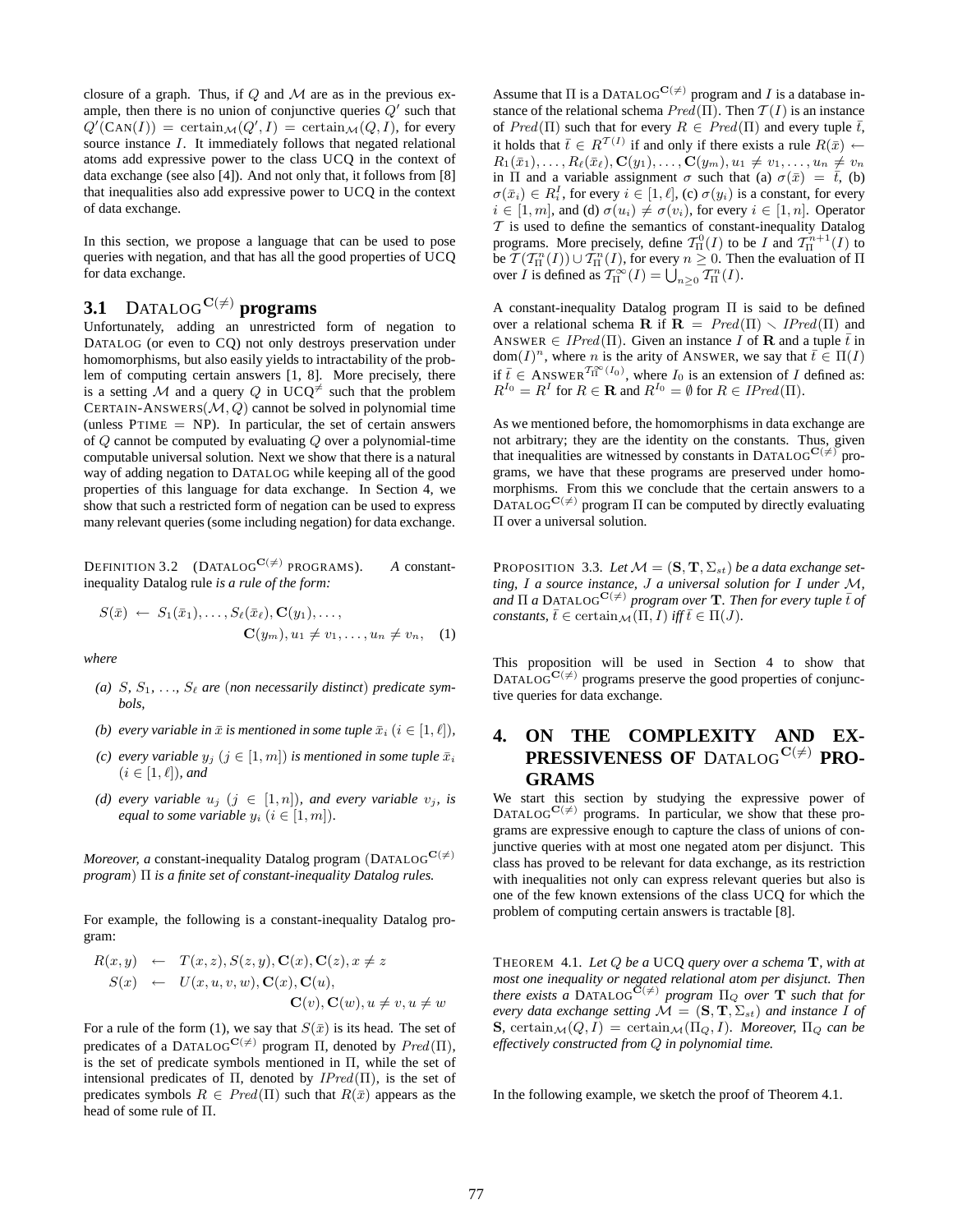EXAMPLE 4.2. Let M be a data exchange setting such that  $S =$  ${E(\cdot, \cdot), A(\cdot)}$ ,  $\mathbf{T} = {G(\cdot, \cdot), P(\cdot)}$  and

$$
\Sigma_{st} = \{ E(x, y) \to \exists z (G(x, z) \land G(z, y)), A(x) \to P(x) \}.
$$

Also, let  $Q(x)$  be the following query in UCO<sup> $\neq$ ,  $\neg$ :</sup>

$$
(P(x) \land G(x,x)) \lor \exists y (G(x,y) \land x \neq y)
$$

$$
\lor \exists y \exists z (G(x,z) \land G(z,y) \land \neg G(x,y)).
$$

We construct a DATALOG<sup>C( $\neq$ )</sup> program  $\Pi_Q$  such that certain  $\mathcal{M}(Q, I)$  = certain  $\mathcal{M}(\Pi_Q, I)$ . The set of intensional predicates of the DATALOG<sup>C( $\neq$ )</sup> program  $\Pi_Q$  is  $\{U_1(\cdot, \cdot, \cdot),\}$  $U_2(\cdot, \cdot)$ , dom $(\cdot)$ , EQUAL $(\cdot, \cdot, \cdot)$ , ANSWER $(\cdot)\}$ . The program  $\Pi_Q$ over T is defined as follows.

• First, the program collects in  $dom(x)$  all the elements that belong to the active domain of the instance of **T** where  $\Pi_Q$ is evaluated:

$$
dom(x) \leftarrow G(x, z) \tag{2}
$$

$$
dom(x) \leftarrow G(z, x) \tag{3}
$$

$$
dom(x) \leftarrow P(x) \tag{4}
$$

• Second, the program  $\Pi_{Q}$  includes the following rules that formalize the idea that  $EQUAL(x, y, z)$  holds if x and y are the same elements:

 $E\text{OUAL}(x, x, z) \leftarrow \text{dom}(x), \text{dom}(z)$  (5)

 $E\text{QUAL}(x, y, z) \leftarrow E\text{QUAL}(y, x, z)$  (6)

$$
EQUAL(x, y, z) \leftarrow EQUAL(x, w, z), EQUAL(w, y, z) \tag{7}
$$

Predicate EQUAL includes an extra argument that keeps track of the element  $z$  where the query is being evaluated. Notice that we cannot simply use the rule  $EQUAL(x, x, z) \leftarrow$  to say that EQUAL is reflexive, as DATALOG<sup>C( $\neq$ )</sup> programs are *safe*, i.e. every variable that appears in the head of a rule also has to appear in its body.

• Third,  $\Pi_{Q}$  includes the rules:

$$
U_1(x, y, z) \leftarrow G(x, y), \text{dom}(z) \tag{8}
$$

$$
U_2(x, z) \leftarrow P(x), \text{dom}(z) \tag{9}
$$
  

$$
U_1(x, y, z) \leftarrow U_1(u, v, z), \text{EQUAL}(u, x, z),
$$

$$
y, z) \qquad \text{C}_1(a, v, z), \text{EQGAL}(a, x, z),
$$
  
EOUAL $(v, y, z)$  (10)

$$
U_2(x, z) \leftarrow U_2(u, z), \text{EQUAL}(u, x, z) \quad (11)
$$

Intuitively, the first two rules create in  $U_1$  and  $U_2$  a copy of G and P, respectively, but again with an extra argument for keeping track of the element where  $\Pi_{Q}$  is being evaluated. The last two rules allow to replace equal elements in the interpretation of  $U_1$  and  $U_2$ .

• Fourth,  $\Pi_{Q}$  includes the following rule for the third disjunct of  $Q(x)$ :

$$
U_1(x, y, x) \leftarrow U_1(x, z, x), U_1(z, y, x) \quad (12)
$$

Intuitively, this rule expresses that if  $\alpha$  is an element that does not belong to the set of certain answers to  $Q(x)$ , then for every pair of elements b and c such that  $(a, b)$  and  $(b, c)$  belong to the interpretation of  $G$ , it must be the case that  $(a, c)$  also belongs to it.

• Fifth,  $\Pi_Q$  includes the following rule for the second disjunct of  $Q(x)$ :

$$
E\text{QUAL}(x, y, x) \leftarrow U_1(x, y, x) \quad (13)
$$

Intuitively, this rule expresses that if  $a$  is an element that does not belong to the set of certain answers to  $Q(x)$ , then for every element b such that the pair  $(a, b)$  belongs to the interpretation of  $G$ , it must be the case that  $a = b$ .

• Finally,  $\Pi_Q$  includes two rules for collecting the certain answers to  $Q(x)$ :

$$
\begin{aligned} \text{ANSWER}(x) &\leftarrow U_2(x, x), U_1(x, x, x), \mathbf{C}(x) \end{aligned} \tag{14}
$$
\n
$$
\text{ANSWER}(x) &\leftarrow \text{EQUAL}(y, z, x), \mathbf{C}(y), \mathbf{C}(z), y \neq z \tag{15}
$$

Intuitively, rule  $(14)$  says that if a constant  $a$  belongs to the interpretation of  $P$  and  $(a, a)$  belongs to the interpretation of G, then a belongs to the set of certain answers to  $Q(x)$ . Indeed, this means that if  $J$  is an arbitrary solution where the program is being evaluated, then a belongs to the evaluation of the first disjunct of  $Q(x)$  over J.

Rule (15) says that if in the process of evaluating  $\Pi_Q$  with parameter  $a$ , two distinct constants  $b$  and  $c$  are declared to be equal (EQUAL $(b, c, a)$  holds), then a belongs to the set of certain answers to  $Q(x)$ . We show the application of this rule with an example. Let  $I$  be a source instance, and assume that  $(a, n)$  and  $(n, b)$  belong to G in the canonical universal solution for  $I$ , where  $n$  is a null value. By applying rule (2), we have that  $dom(a)$  holds in  $CAN(I)$ . Thus, we conclude by applying rule (8) that  $U_1(a, n, a)$  and  $U_1(n, b, a)$  hold in  $\text{Can}(I)$  and, therefore, we obtain by using rule (13) that EQUAL $(a, n, a)$  holds in CAN $(I)$ . Notice that this rule is trying to prove that a is not in the certain answers to  $Q(x)$ and, hence, it forces  $n$  to be equal to  $a$ . Now by using rule (6), we obtain that  $EQUAL(n, a, a)$  holds in  $CAN(I)$ . But we also have that  $EQUAL(b, b, a)$  holds in  $CAN(I)$  (by applying rules (3) and (5)). Thus, by applying rule (10), we obtain that  $U_1(a, b, a)$  holds in CAN(I). Therefore, by applying rule (13) again, we obtain that  $\text{EQUAL}(a, b, a)$  holds in  $\text{CAN}(I)$ . This time, rule  $(13)$  tries to prove that a is not in the certain answers to  $Q(x)$  by forcing constants a and b to be the same value. But this cannot be the case since  $a$  and  $b$  are distinct constants and, thus, rule  $(15)$  is used to conclude that a is in the certain answers to  $Q(x)$ . It is important to notice that this conclusion is correct. If  $J$  is an arbitrary solution for  $I$ , then we have that there exists a homomorphism  $h : \text{CAN}(I) \rightarrow$ J. Given that  $a$  and  $b$  are distinct constants, we have that  $a \neq h(n)$  or  $b \neq h(n)$ . It follows that there is an element c in J such that  $a \neq c$  and the pair  $(a, c)$  belongs to the interpretation of  $G$ . Thus, we conclude that  $a$  belongs to the evaluation of the second disjunct of  $Q(x)$  over J.

It is now an easy exercise to show that the set of certain answers to  $Q(x)$  coincide with the set of certain answers to  $\Pi_Q$ , for every source instance  $I$ .

At this point, a natural question about DATALOG<sup>C( $\neq$ )</sup> programs is whether the different components of this language are really needed, that is, whether inequalities and recursion are essential for this language. Next, we show that this is indeed the case and, in particular, we conclude that both inequalities and recursion are essential for Theorem 4.1.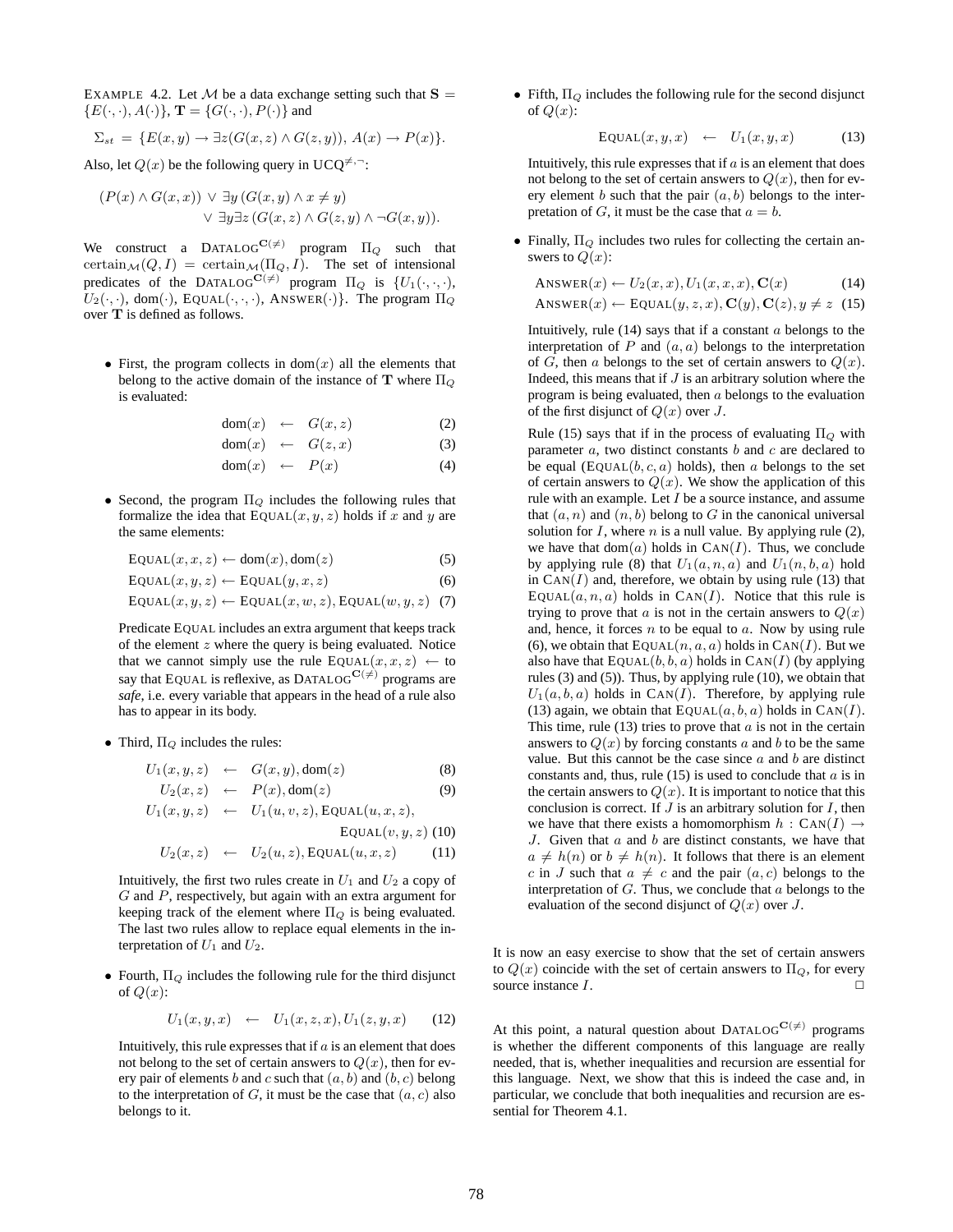It was shown in [8] that there exist a data exchange setting  $M$  and a conjunctive query Q with one inequality for which there is no first-order query  $Q^*$  such that  $\operatorname{certain}_{\mathcal{M}}(Q, I) = Q^*(\operatorname{Can}(I))$ holds, for every source instance  $I$ . Thus, given that a non-recursive DATALOG<sup>C( $\neq$ )</sup> program is equivalent to a first-order query, we conclude from Proposition 3.3 that recursion is necessary for capturing the class of unions of conjunctive queries with at most one negated atom per disjunct.

PROPOSITION 4.3 ([8]). *There exist a data exchange setting* M *and a Boolean conjunctive query* Q *with a single inequality such that for every non-recursive*  $DATALOG^{\mathbf{C}(\neq)}$  *program*  $\Pi$ *, it holds that* certain  $\mathcal{M}(Q, I) \neq \text{certain}_{\mathcal{M}}(\Pi, I)$  *for some source instance* I*.*

In the following proposition, we show that the use of inequalities is also necessary for capturing the class of unions of conjunctive queries with at most one negated atom per disjunct. We note that this cannot be obtained from the result in [8] mentioned above, as there are DATALOG<sup>C( $\neq$ )</sup> programs without inequalities that are not expressible in first-order logic. The proof of this proposition follows from the fact that  $DATALOG^{C(\neq)}$  programs without inequalities are preserved under homomorphisms, while conjunctive queries with inequalities are only preserved under one-to-one homomorphisms.

PROPOSITION 4.4. *There exist a data exchange setting* M *and a Boolean conjunctive query* Q *with a single inequality such that for every* DATALOGC(6=) *program* Π *without inequalities,* certain  $\mathcal{M}(Q, I) \neq \text{certain}_{\mathcal{M}}(\Pi, I)$  *for some source instance I*.

Notice that as a corollary of Proposition 4.4 and Theorem 4.1, we obtain that DATALOG<sup>C( $\neq$ )</sup> programs are strictly more expressive than DATALOG<sup>C( $\neq$ )</sup> programs without inequalities.

We conclude this section by studying the complexity of the problem of computing certain answers to DATALOG<sup>C( $\neq$ )</sup> programs. It was shown in Proposition 3.3 that the certain answers of a DATALOG<sup>C( $\neq$ )</sup> program Π can be computed by directly posing Π over  $\text{Can}(I)$ . This implies that for each data exchange setting  $\mathcal{M}$ , the problem CERTAIN-ANSWERS( $M$ ,  $\Pi$ ) can be solved in polynomial time if  $\Pi$  is a DATALOG<sup>C( $\neq$ )</sup> program (since CAN(I) can be computed in polynomial time and Π has polynomial time data complexity).

PROPOSITION 4.5. *The problem* CERTAIN-ANSWERS(M, Π) *can be solved in polynomial time, for every data exchange setting*  $M$  *and* DATALOG<sup>C( $\neq$ ) *program* Π*.*</sup>

From the previous proposition and Theorem 4.1, we conclude that the certain answers to a union of conjunctive queries with at most one negated atom per disjunct can also be computed in polynomial time. We note that this slightly generalizes one of the polynomial time results in [8], which is stated for the class of unions of conjunctive queries with at most one inequality per disjunct. The proof of the result in [8] uses different techniques, based on the chase procedure. In Section 5, we show that  $\text{DATALOG}^{\mathbf{C}(\neq)}$  programs can also be used to express (some) unions of conjunctive queries with two inequalities per disjunct.

A natural question at this point is whether the problem CERTAIN-ANSWERS $(M, \Pi)$  is PTIME-complete for some data exchange setting M and DATALOG<sup>C( $\neq$ )</sup> program Π. It is easy to see that this is the case given that the data complexity of the evaluation problem for DATALOG programs is PTIME-complete. But more interestingly, from Theorem 4.1 we have that this result is also a corollary of a stronger result for  $UCQ^{\neq}$  queries, namely that there exist a data exchange setting  $M$  and a conjunctive query  $Q$  with one inequality such that the problem CERTAIN-ANSWERS( $M, Q$ ) is PTIME-complete.

PROPOSITION 4.6. *There exist a* LAV *data exchange setting* M *and a Boolean conjunctive query* Q *with one inequality such that* CERTAIN-ANSWERS(M, Q) *is* PTIME*-complete.*

It is worth mentioning that it follows from Proposition 3.1 in [12] that there exist a data exchange setting M containing some *target* dependencies and a conjunctive query Q with one inequality such that CERTAIN-ANSWERS $(M, Q)$  is PTIME-complete. Proposition 4.6 shows that this result holds even when no target dependencies are provided.

### **5. CONJUNCTIVE QUERIES WITH TWO INEQUALITIES**

As we mentioned before, computing certain answers to conjunctive queries with more than just one inequality is an intractable problem. Indeed, there is a LAV setting  $M$  and a Boolean conjunctive query  $Q$  with two inequalities such that the problem CERTAIN-ANSWERS $(M, Q)$  is CONP-complete [18]. Therefore, unless  $PTIME = NP$ , Theorem 4.1 is no longer valid if we remove the restriction that every disjunct of Q must contain at most one inequality.

The intractability for conjunctive queries with two inequalities is tightly related with the use of null values when joining relations and checking inequalities. In this section, we investigate this relationship, and provide a syntactic condition on the type of joins and inequalities allowed in queries. This restriction leads to tractability of the problem of computing certain answers. Indeed, this tractability is a corollary of a stronger result, namely that for every conjunctive query  $Q$  with two inequalities, if  $Q$  satisfies the syntactic condition, then one can construct a DATALOG<sup>C( $\neq$ )</sup> program  $\Pi_{\Omega}$ such that certain $\mathcal{M}(Q, I) = \text{certain}_{\mathcal{M}}(\Pi_Q, I)$  for every source instance *I*. It should be noticed that in this case DATALOG<sup>C( $\neq$ )</sub></sup> programs are used as a tool for finding a tractable class of queries for the problem of computing certain answers.

To define the syntactic restriction mentioned above, we need to introduce some terminology. Let  $\mathcal{M} = (\mathbf{S}, \mathbf{T}, \Sigma_{st})$  be a data exchange setting. Then for every *n*-ary relation symbol  $T$  in  $T$ , we say that the *i*-th attribute of  $T (1 \le i \le n)$  *can be nullified* under M, if there is an st-tgd  $\alpha$  in  $\Sigma_{st}$  such that the *i*-th attribute of T is existentially quantified in the right hand side of  $\alpha$ . Notice that for each setting  $M$  and source instance I, if the *i*-th attribute of  $T$ cannot be nullified under M, then for every tuple  $(c_1, \ldots, c_n)$  that belongs to  $T$  in the canonical universal solution for  $I$ , it holds that  $c_i$  is a constant. Moreover, if Q is a UCQ<sup> $\neq$ </sup> query over **T** and x is a variable in Q, then we say that x *can be nullified* under Q and  $M$ , if x appears in Q as the *i*-th attribute of a target relation T, and the *i*-th attribute of  $T$  can be nullified under  $M$ .

Let  $M$  be a data exchange setting and  $Q$  a conjunctive query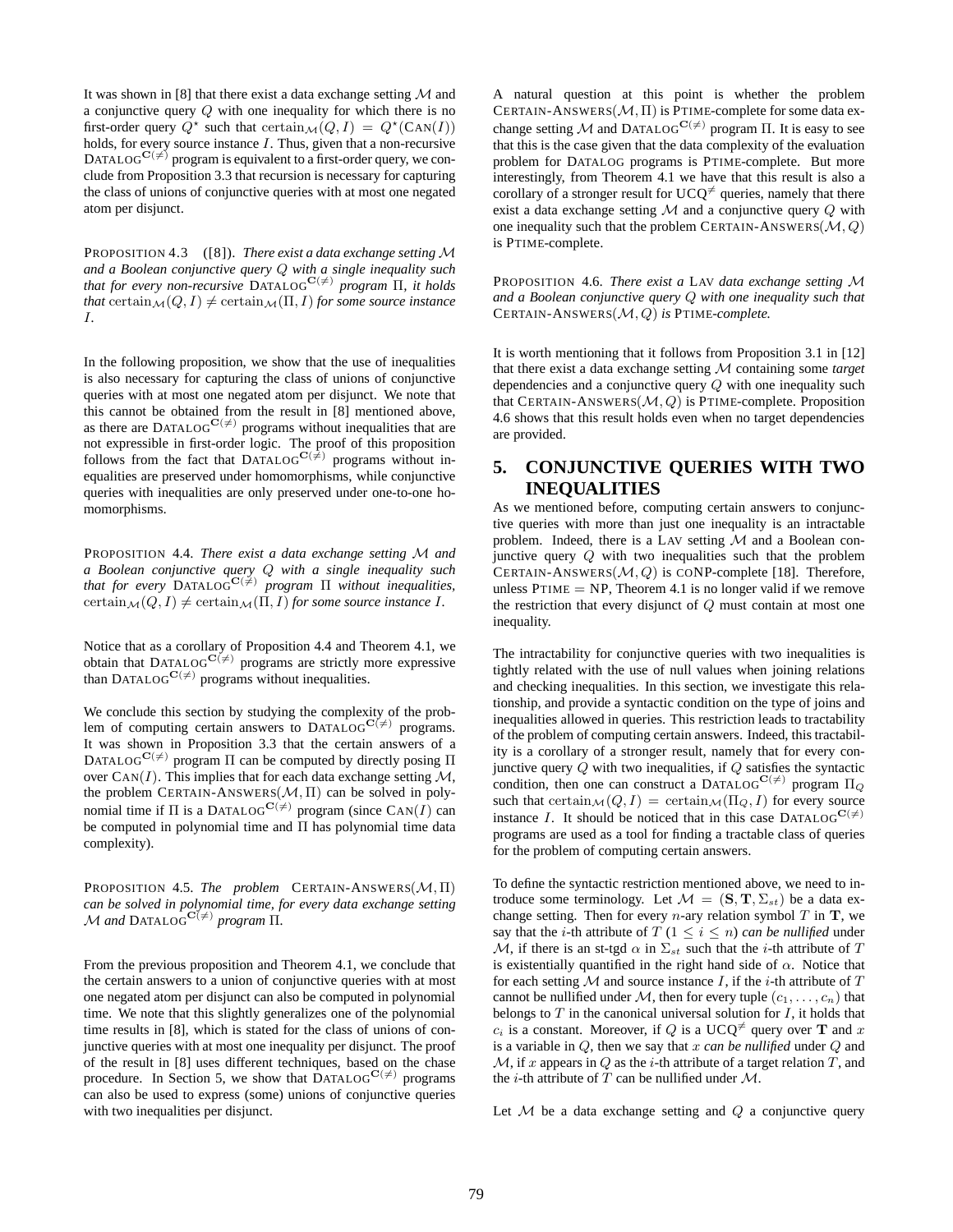with two inequalities, and assume that if  $x$  appears as a variable in the inequalities of  $Q$ , then  $x$  cannot be nullified under  $Q$  and  $M$ . In this case, it is straightforward to prove that CERTAIN-ANSWERS $(M, Q)$  is tractable. Indeed, the previous condition implies that for every source instance  $I$ , if  $Q$  holds in  $CAN(I)$ , then all the witnesses for Q in  $CAN(I)$  make comparisons of the form  $c \neq c'$ , where c and c' are constants. Thus, we have that certain $\mathcal{M}(Q, I)$  can be computed by simply evaluating  $Q$  over  $\text{Can}(I)$ . Here we are interested in finding less obvious conditions that lead to tractability. In particular, we would like to find queries that do not restrict the use of null values in such a strict way.

Let  $Q$  be a conjunctive query with two inequalities over a target schema  $T$ . Assume that the quantifier free part of  $Q$  is of the form  $\phi(x_1, \ldots, x_m) \wedge u_1 \neq v_1 \wedge u_2 \neq v_2$ , where  $\phi$  is a conjunction of relational atoms over T and  $u_1$ ,  $v_1$ ,  $u_2$  and  $v_2$  are all mentioned in the set of variables  $x_1, \ldots, x_m$  (Q is a safe query [2]). We are now ready to define the two components of the syntactic restriction that leads to tractability of the problem of computing certain answers. We say that  $Q$  has *almost constant inequalities* under  $M$ , if  $u_1$  or  $v_1$  cannot be nullified under Q and M, and  $u_2$  or  $v_2$  cannot be nullified under  $Q$  and  $M$ . Intuitively, this means that to satisfy  $Q$ in the canonical universal solution of a source instance, one can only make comparisons of the form  $c \neq \perp$  and  $c \neq c'$ , where c, c' are constants and  $\perp$  is a null value. Moreover, we say that Q has *constant joins* under  $M$ , if for every variable  $x$  that appears at least twice in  $\phi$ , x cannot be nullified under Q and M. Intuitively, this means that to satisfy Q in the canonical universal solution of a source instance, one can only use constant values when joining relations.

EXAMPLE 5.1. Let  $M$  be a data exchange setting specified by sttgds:

$$
P(x, y) \rightarrow T(x, y),
$$
  

$$
P(x, y) \rightarrow \exists z \, U(x, z).
$$

The first and second attribute of  $T$ , as well as the first attribute of  $U$ , cannot be nullified under  $M$ . On the other hand, the second attribute of  $U$  can be nullified under  $\mathcal{M}$ .

Let  $Q(x)$  be query  $\exists y \exists z (T(y,x) \land U(z,x) \land x \neq y \land x \neq z)$ . Then we have that  $Q$  has almost constant inequalities under  $M$ because variables  $y$  and  $z$  cannot be nullified under  $Q$  and  $M$ , but  $Q$  does not have constant joins because variable  $x$  appears twice in  $T(y, x) \wedge U(z, x)$  and it can be nullified under Q and M. On the other hand, query  $U(x, y) \wedge U(x, z) \wedge x \neq z \wedge y \neq z$  has constant joins but does not have almost constant inequalities, and query  $U(x, y) \wedge T(x, z) \wedge x \neq z \wedge y \neq z$  has both constant joins and almost constant inequalities.  $\Box$ 

Although the notions of constant joins and almost constant inequalities were defined for  $CQ^{\neq}$  queries with two inequalities, they can be easily extended to the case of conjunctive queries with an arbitrary number of inequalities. In fact, the notion of constant joins does not change in the case of an arbitrary number of inequalities, while to define the notion of almost constant inequalities in the general case, one has to say that each inequality  $x \neq y$  in a query satisfies the condition that  $x$  or  $y$  cannot be nullified. With this extension, we have all the necessary ingredients for the main result of this section.

THEOREM 5.2. *Let*  $M = (\mathbf{S}, \mathbf{T}, \Sigma_{st})$  *be a data exchange setting and*  $Q$  *a*  $UCQ^{\neq}$  *query over* **T** *such that each disjunct of*  $Q$  *either (1) has at most one inequality and constant joins under* M*, or (2) has two inequalities, constant joins and almost constant inequalities under* M. Then there exists a DATALOG<sup>C( $\neq$ ) program  $\Pi_{\mathcal{O}}$ </sup> *over* **T** such that for every instance I of **S**, certain $\mathcal{M}(Q, I) =$ certain<sub>M</sub>( $\Pi$ <sub>O</sub>, I)*.* Moreover,  $\Pi$ <sub>O</sub> can be effectively constructed *from* Q *and* M *in polynomial time.*

It immediately follows from Proposition 4.5 that if a data exchange setting M and a UCQ<sup> $\neq$ </sup> query Q satisfy the conditions mentioned in Theorem 5.2, then CERTAIN-ANSWERS $(M, Q)$  is in PTIME. Furthermore, it can also be shown that the properties of having constant joins and almost constant inequalities are helpful in reducing the complexity of computing certain answers to unions of conjunctive queries with at most one inequality per disjunct.

PROPOSITION 5.3. Let  $Q$  be a UCQ<sup> $\neq$ </sup> query with at most one *inequality per disjunct. If every disjunct of* Q *has constant joins under a setting* M*, then* CERTAIN-ANSWERS(M, Q) *is in* NLOGSPACE*, and if in addition every disjunct of* Q *has almost constant inequalities under M, then* CERTAIN-ANSWERS(*M, Q*) *is in* LOGSPACE*.*

An obvious question at this point is how natural the conditions used in Theorem 5.2 are. Although we cannot settle this subjective question, we are at least able to show that these conditions are optimal in the sense that removing any of them leads to intractability for the class of UCQ<sup> $\neq$ </sup> queries with two inequalities.

THEOREM 5.4.

- *(1) There exist a* LAV *data exchange setting* M *and a query* Q *such that* Q *is the union of a Boolean conjunctive query and a Boolean conjunctive query with two inequalities that has both constant joins and almost constant inequalities under*  $M$ , and such that CERTAIN-ANSWERS( $M$ ,  $Q$ ) is CONP*complete.*
- *(2) There exist a* LAV *data exchange setting* M *and a Boolean conjunctive query* Q *with two inequalities, such that* Q *has constant joins under* M*,* Q *does not have almost constant inequalities under* M *and* CERTAIN-ANSWERS(M, Q) *is* CONP*-complete.*
- *(3) There exist a* LAV *data exchange setting* M *and a Boolean conjunctive query* Q *with two inequalities, such that* Q *has almost constant inequalities under* M*,* Q *does not have constant joins under* M *and* CERTAIN-ANSWERS(M, Q) *is* CONP*-complete.*

It is important to notice that although the problem of computing certain answers to  $UCQ^{\neq}$  queries has been considered in the literature, none of the results of Theorem 5.4 directly follows from any of the known results for this problem. In particular, Fagin at al. showed in [8] a similar result to (1), namely that the problem of computing certain answers is CONP-complete even for the union of two queries, the first of which is a conjunctive query and the second of which is a conjunctive query with two inequalities. The difficulty in our case is that the second query is restricted to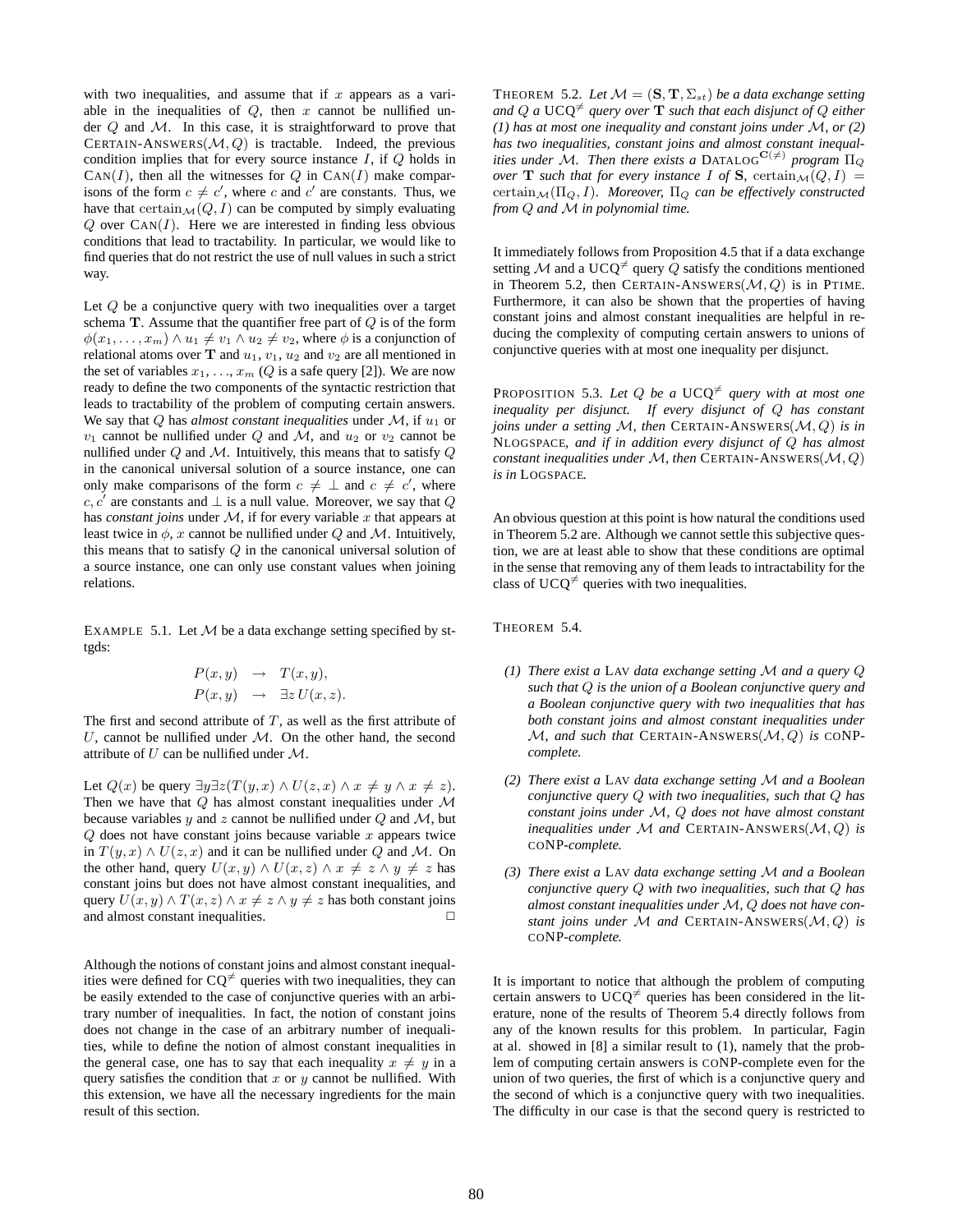have constant joins and almost constant inequalities, while Fagin et al. considered a query that does not satisfy any of these conditions. Moreover, Madry proved in  $[18]$  a similar result to  $(2)$ and (3), namely that the problem of computing certain answers is CONP-complete for conjunctive queries with two inequalities. The difficulty in our case is that we consider a query that has constant joins in (2) and a query that has almost constant inequalities in (3), while Ma<sub>dry</sub> considered a query that does not satisfy any of these conditions. In fact, we provide in (2) and (3) two new proofs of the fact that the problem of computing certain answer to a conjunctive query with two inequalities is CONP-complete.

We conclude this section with a remark about the possibility of using the conditions defined in this section to obtain tractability for  $UCQ^{\neq}$ . As we mentioned above, the notions of constant joins and almost constant inequalities can be extended to  $UCQ^{\neq}$  queries with an arbitrary number of inequalities. Thus, one may wonder whether these conditions lead to tractability in this general scenario. Unfortunately, the following proposition shows that this is not the case, even for the class of UCQ<sup> $\neq$ </sup> queries with three inequalities.

PROPOSITION 5.5. *There exist a* LAV *data exchange setting* M *and a Boolean conjunctive query* Q *with three inequalities, such that* Q *has both constant joins and almost constant inequalities under*  $M$ , *but the problem* CERTAIN-ANSWERS( $M$ ,  $Q$ ) *is* CONP*complete.*

### **6. THE COMBINED COMPLEXITY OF QUERY ANSWERING**

Beyond the usual data complexity analysis, it is natural to ask for the combined complexity of the problem of computing certain answers: What is the complexity if data exchange settings and queries are not considered to be fixed? To state this problem, we shall extend the notation defined in Section 2. Let  $\mathcal{DE}$  be a class of data exchange settings and  $C$  a class of queries. In this section, we study the following problem:

| PROBLEM:      | CERTAIN-ANSWERS $(\mathcal{DE}, \mathcal{C})$ .                    |  |  |
|---------------|--------------------------------------------------------------------|--|--|
| <b>INPUT:</b> | A data exchange setting $\mathcal{M} = (\mathbf{S}, \mathbf{T})$ , |  |  |
|               | $(\Sigma_{st}) \in \mathcal{DE}$ , a source instance I, a query    |  |  |
|               | $Q \in \mathcal{C}$ and a tuple $\bar{t}$ of constants from $I$ .  |  |  |
|               | QUESTION: Is $\bar{t} \in \text{certain}_{\mathcal{M}}(Q, I)$ ?    |  |  |

It is worth mentioning that a related study appeared in [12]. Even though the focus of that paper was the combined complexity of the existence of solutions problem, some of the results in [12] can be extended to the certain answers problem. In particular, some complexity bounds for unions of conjunctive queries with inequalities can be proved by using these results. Nevertheless, in this section we prove stronger lower bounds that consider single conjunctive queries with inequalities, and which cannot be directly proved by using the results of [12].

We start by stating the complexity for the case of DATALOG<sup>C( $\neq$ )</sup> queries. The study continues by considering some restrictions of DATALOG $C^{(\neq)}$  that lead to lower combined complexity, and which are expressed in the form of conjunctive queries with single inequalities. We conclude this study by examining unrestricted  $CQ^{\neq}$  queries, which are not rewritable in DATALOGC( $\neq$ ) (unless  $PTIME = NP$ ). The results of this section are summarized in Table

1, where we let  $k$ -CQ<sup> $\neq$ </sup> be the class of CQ<sup> $\neq$ </sup> queries with at most  $k$  inequalities.

### **6.1 Combined complexity of** DATALOG<sup>C( $\neq$ )</sup> **queries**

We showed in Proposition 3.3 that the certain answers of a DATALOG<sup>C( $\neq$ )</sup> program can be computed by directly posing the query over the canonical universal solution. It can be shown that such an approach can compute the certain answers to a  $DATALOG^{C(\neq)}$  program in exponential time, although canonical universal solutions can be of exponential size if data exchange settings are not considered to be fixed. And not only that, it can be proved that this is a tight bound.

THEOREM 6.1. CERTAIN-ANSWERS(GLAV, DATALOG<sup>C( $\neq$ )) *is*</sup> EXPTIME*-complete.*

Note that the above problem has to deal with canonical universal solutions of exponential size. Then restricting these solutions to be of polynomial size would be a natural approach to reduce the complexity of the problem. There are at least two ways to do this. The obvious one would be to fix the data exchange settings, and leave only queries and source instances as input. The less obvious but more interesting case is to restrict the class of data exchange settings to be LAV settings. However, for the case of DATALOG<sup>C( $\neq$ )</sup> programs, the combined complexity is inherently exponential, and thus reducing the size of canonical universal solutions does not help in improving the upper bound.

PROPOSITION 6.2. CERTAIN-ANSWERS(LAV, DATALOG<sup>C( $\neq$ )</sup>) *is* EXPTIME*-complete.*

It was shown in Theorem 4.1 that every conjunctive query with one inequality can be efficiently translated into a DATALOG<sup>C( $\neq$ )</sup> program. Hence, the class of  $1-CQ^{\neq}$  queries form a subclass of the class of DATALOG<sup>C( $\neq$ )</sup> programs. Thus, it is natural to ask whether the EXPTIME lower bound carries over this class, and whether the LAV restriction could be useful in this case. These are the motivating questions for the next section.

### **6.2** Combined complexity of  $CQ^{\neq}$

We leave the DATALOG<sup>C( $\neq$ )</sup> queries to concentrate on the analysis of  $CO^{\neq}$  queries in data exchange. We first study the class  $1-CO^{\neq}$ , that is, the class of conjunctive queries with only one inequality. It is worth mentioning that an EXPTIME lower bound can be obtained from [12] for the case of unions of  $1-CQ^{\neq}$  queries. We refine this result to the case of 1-CO $\neq$  queries, and therefore present a stronger lower bound:

THEOREM 6.3. CERTAIN-ANSWERS(GLAV,  $1-CQ^{\neq}$ ) *is* EXPTIME*-complete.*

It is natural to ask what happens in the case of unrestricted queries and, more specifically, for queries with two inequalities. It was noted that the data complexity becomes higher when dealing with two inequalities, and a similar behavior should be expected for the combined complexity. Indeed, we have that: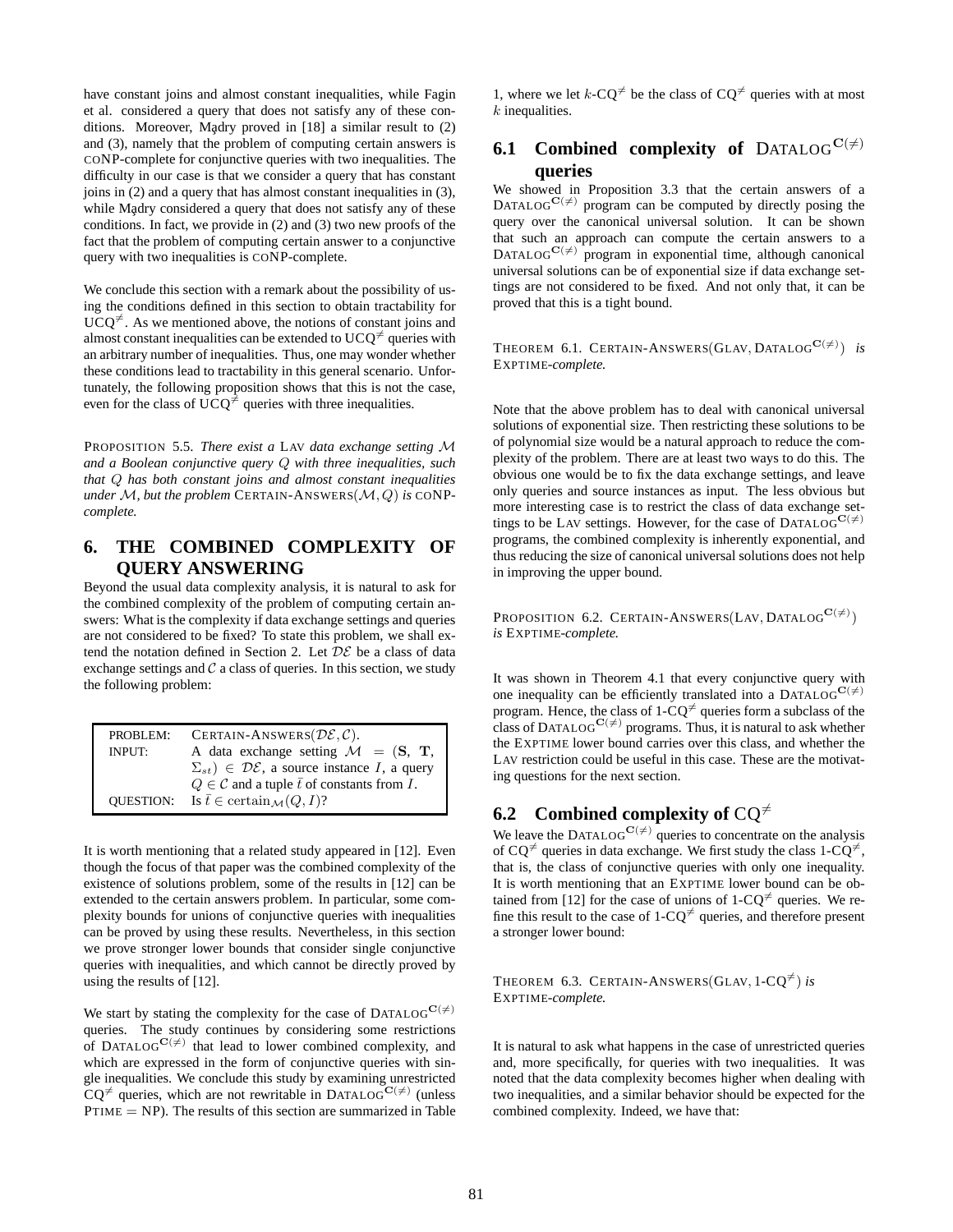| Ouery                                          | <b>GLAV</b> setting | LAV setting         |
|------------------------------------------------|---------------------|---------------------|
| $DATALOG^{\mathbf{C}(\neq)}$                   | EXPTIME-complete    | EXPTIME-complete    |
| $1-CQ^{\neq}$                                  | EXPTIME-complete    | NP-complete         |
| $k$ -CQ <sup><math>\neq</math></sup> , $k > 2$ | CONEXPTIME-complete | $\Pi_2^p$ -complete |
| ∗∩*                                            | CONEXPTIME-complete | $\Pi_2^p$ -complete |

**Table 1: Combined complexity of computing certain answers.**

THEOREM 6.4. *For every*  $k > 2$ , CERTAIN-ANSWERS(GLAV, k- $CO<sup>\neq</sup>$ *) is* CONEXPTIME-*complete.* 

As we mentioned in the previous section, if data exchange settings are not considered to be fixed, then one has to deal with canonical universal solutions of exponential size when computing certain answers. A natural way to avoid this problem is by restricting the class of data exchange settings to be LAV settings. For the case of DATALOG<sup>C( $\neq$ )</sup> programs, this restriction does not help in reducing the complexity of computing certain answers. However, the evaluation of  $CQ^{\neq}$  queries is not inherently exponential and, thus, we are able to considerably reduce the complexity by considering LAV settings, as we show in the following proposition.

PROPOSITION 6.5. CERTAIN-ANSWERS(LAV,  $1-CQ^{\neq}$ ) *is* NP- $\mathit{complete}, \mathit{and} \ \text{CERTAIN-ANSWERS}(\text{LAV}, k\text{-}\text{CQ}^{\neq}) \ \textit{is} \ \Pi^p_2\text{-}complete$ *for every*  $k > 2$ *.* 

A natural question at this point is what happens with the complexity of the certain answers problem if one considers the entire class  $CQ^{\neq}$ . In the following theorem, we show that the same complexity bounds as in Theorem 6.4 and Proposition 6.5 hold in this case. Notice that the lower bounds in the following theorem follow from the lower bounds in these results.

THEOREM 6.6. CERTAIN-ANSWERS(GLAV,  $CQ^{\neq}$ ) *is* CONEXPTIME-*complete and* CERTAIN-ANSWERS(LAV,  $CQ^{\neq}$ ) *is*  $\Pi_2^p$ -complete.

We conclude this section with two remarks. First, notice that fixing data exchange settings has the same effect than restricting to LAV settings. In fact, the lower bounds in Proposition 6.5 remains the same for fixed LAV settings. Second, all the complexity bounds presented in this section remain the same if we allow unions of conjunctive queries with inequalities; if k-UCQ<sup> $\neq$ </sup> is the class of unions of  $k$ -CQ<sup> $\neq$ </sup> queries, then

PROPOSITION 6.7.

- $(1)$  CERTAIN-ANSWERS(GLAV, 1-UCQ<sup> $\neq$ </sup>) *is* EXPTIME*complete,* CERTAIN-ANSWERS(LAV,  $1$ -UCQ<sup> $\neq$ </sup>) *is* NP*complete.*
- (2) CERTAIN-ANSWERS(GLAV, k-UCO<sup> $\neq$ </sup>) *is* CONEXPTIME*complete, and* CERTAIN-ANSWERS(LAV,  $k$ -UCQ<sup> $\neq$ </sup>) *is*  $\Pi_2^p$ *complete for every*  $k \geq 2$ *.*
- (3) CERTAIN-ANSWERS(GLAV,  $UCQ^{\neq}$ ) *is* CONEXPTIME*complete, and* CERTAIN-ANSWERS(LAV,  $UCQ^{\neq}$ ) *is* Π p 2 *-complete.*

#### **7. CONCLUDING REMARKS**

In this paper, we proposed the language DATALOG<sup>C( $\neq$ )</sup> that extends DATALOG with a restricted form of negation, and studied some of its fundamental properties. In particular, we showed that the certain answers to a DATALOG<sup>C( $\neq$ )</sup> program can be computed in polynomial time (in terms of data complexity), and we used this property to find tractable fragments of the class of unions of conjunctive queries with inequalities. In the paper, we also studied the combined complexity of computing certain answers to DATALOG<sup>C( $\neq$ )</sup> programs and other related query languages.

Many problems related to DATALOG<sup>C( $\neq$ )</sup> programs remain open. In particular, it would be interesting to know if it is decidable whether the certain answers to a query Q in  $UCQ^{\neq}$  can be computed as the certain answers to a DATALOG<sup>C( $\neq$ )</sup> program  $\Pi_Q$ , and whether there exist a setting M and a query Q in UCQ<sup> $\neq$ </sup> such that the problem CERTAIN-ANSWERS $(M, Q)$  is in PTIME, but the certain answers to Q cannot be computed as the certain answers to a DATALOG<sup>C( $\neq$ )</sup> program  $\Pi_{\mathcal{Q}}$ .

#### **Acknowledgments**

We are very grateful to Jorge Pérez for many helpful discussions, and to the anonymous referees for their comments. The authors were supported by: Arenas and Reutter - FONDECYT grant 1070732; Barceló - FONDECYT grant 11080011; Arenas and Barceló - grant P04-067-F from the Millennium Nucleus Centre for Web Research.

#### **8. REFERENCES**

- [1] S. Abiteboul, and O. Duschka. Answering queries using materialized views. Gemo report 383.
- [2] S. Abiteboul, R. Hull, and V. Vianu. *Foundations of databases*. Addison-Wesley, 1995.
- [3] F. N. Afrati, C, Li, and V. Pavlaki. Data exchange in the presence of arithmetic comparisons. In *EDBT*, pages 487-498, 2008.
- [4] M. Arenas, P. Barceló, R. Fagin, and L. Libkin. Locally consistent transformations and query answering in data exchange. In *PODS*, pages 229–240, 2004.
- [5] C. Beeri, and M. Y. Vardi. A proof procedure for data dependencies. *Journal of the ACM*, 31(4):718–741, 1984.
- [6] A. Deutsch, A. Nash, and J. B. Remmel. The chase revisited. In *PODS*, pages 149-158, 2008.
- [7] R. Fagin, P. Kolaitis, L. Popa, W. C. Tan. Composing schema mappings: Second-order dependencies to the rescue. In *PODS*, pages 83–94, 2004.
- [8] R. Fagin, P. G. Kolaitis, R. J. Miller, L. Popa. Data exchange: semantics and query answering. *Theoretical Computer Science*, 336(1):89–124, 2005.
- [9] R. Fagin, P. G. Kolaitis, and L. Popa. Data exchange: getting to the core. *ACM Transactions on Database Systems*, 30(1):174–210, 2005.